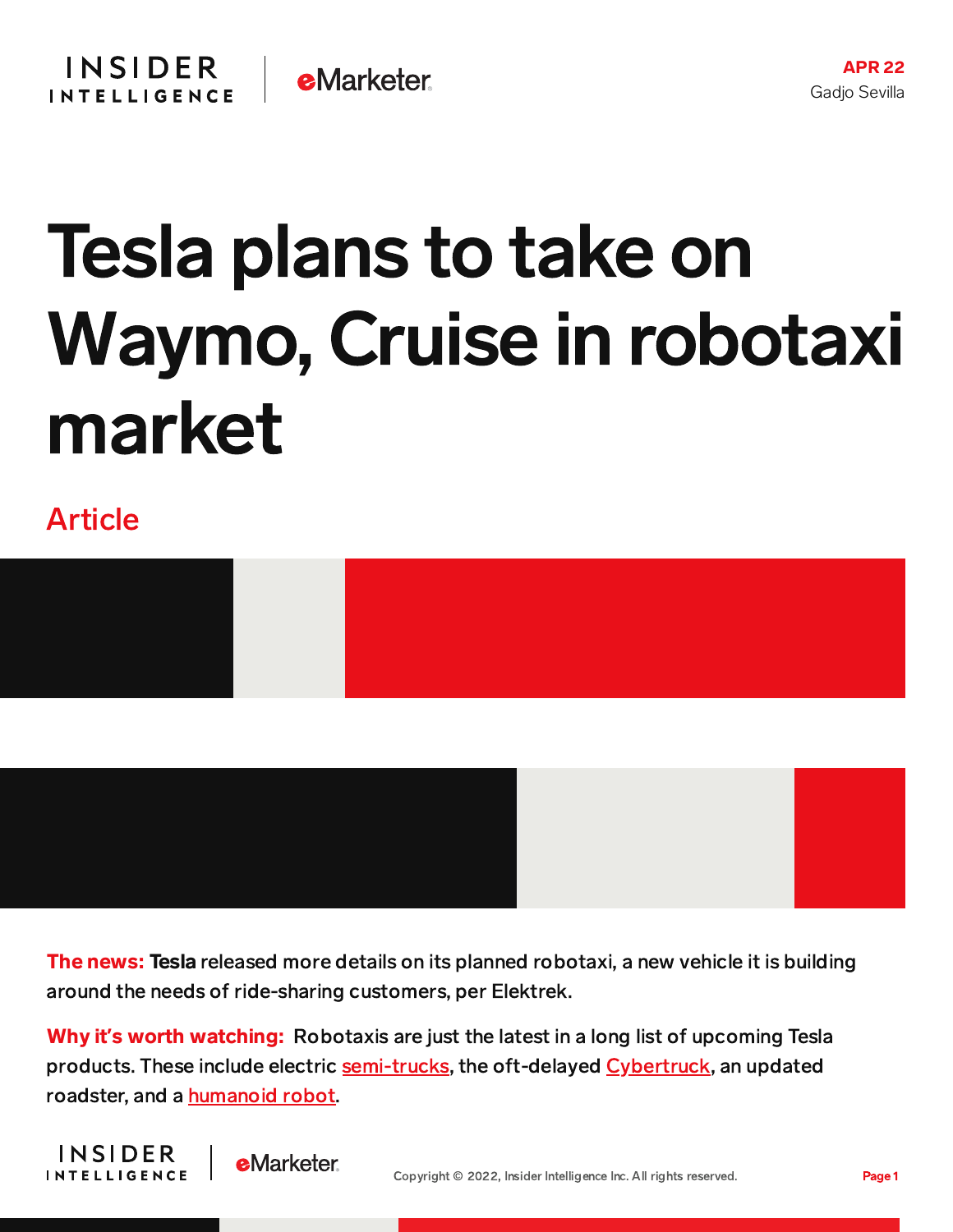- "We're working on a new vehicle…a dedicated robotaxi. It is going to be highly optimized for autonomy—meaning it will not have steering wheel or pedals," Tesla CEO Elon Musk said during the company's earnings call this week. Musk added that the unnamed vehicle will be a major driver of Tesla's future growth.
- Musk confirmed Tesla will launch the vehicle in 2023 and will likely enter volume production in 2024.
- Tesla's robotaxi aims to lower the cost per mile. That would make it cheaper than a subsidized bus ticket.

Robotaxi traffic jam: Tesla is coming from behind in the autonomous robotaxi space against companies whose vehicles have logged millions of miles of data.

For context, Waymo's robotaxis are driving 25,000 miles each day, per TechCrunch. Waymo and its rival Cruise lead the robotaxis segment and together drove 1.39 million miles in 2021 —70% of the total autonomous drives for the year.

Tesla has only discussed plans for its vehicle, but robotaxi services incorporate car technology, software, and services. This means Tesla would need to secure partnerships or develop peripheral businesses to support its plans. Meanwhile, existing autonomous ride services are already in full swing.

- Alphabet**'**s Waymo started providing paid [rides](https://content-na2.emarketer.com/waymo-gets-green-light-charge-robotaxis-san-francisco) in select Bay Area locations 24/7 in March.
- GM's Cruise has been offering free, operator-less rides in San Francisco since February 2021. And with GM **[buying](https://content-na2.emarketer.com/gm-buy-softbank-s-stake-cruise) out Softbank's \$2.1 billion stake**, it could spin it off into its own company.
- Motional, an autonomous vehicle joint [venture](https://content-na2.emarketer.com/microsoft-takes-on-chrome-os-with-windows-11-se-education-250-surface-laptop-students) between Hyundai and Aptiv, is going to bring a driverless taxi service to Las Vegas in 2023 in partnership with Lyft.

What**'**s the catch? Tesla is riding its strong momentum in car sales to expand into other areas.

While robotaxis seem like a natural next step, the company's delay of full [self-driving,](https://www.barrons.com/articles/tesla-stock-full-self-driving-51649420903) its [controversial](https://www.thedrive.com/tech/43779/this-tesla-model-y-dummy-crash-shows-exactly-why-lidar-matters) choice to eschew lidar in favor of computer vision, and safety [investigations](https://electrek.co/2022/02/17/tesla-nhtsa-investigation-autopilot-phantom-braking-problem/) could all be substantial roadblocks.

Tesla's reputation for missing deliverable deadlines and the perception that its CEO has too ۳ much on his plate could also make the robotaxi initiative a moving target.

**INSIDER** 

**INTELLIGENCE**